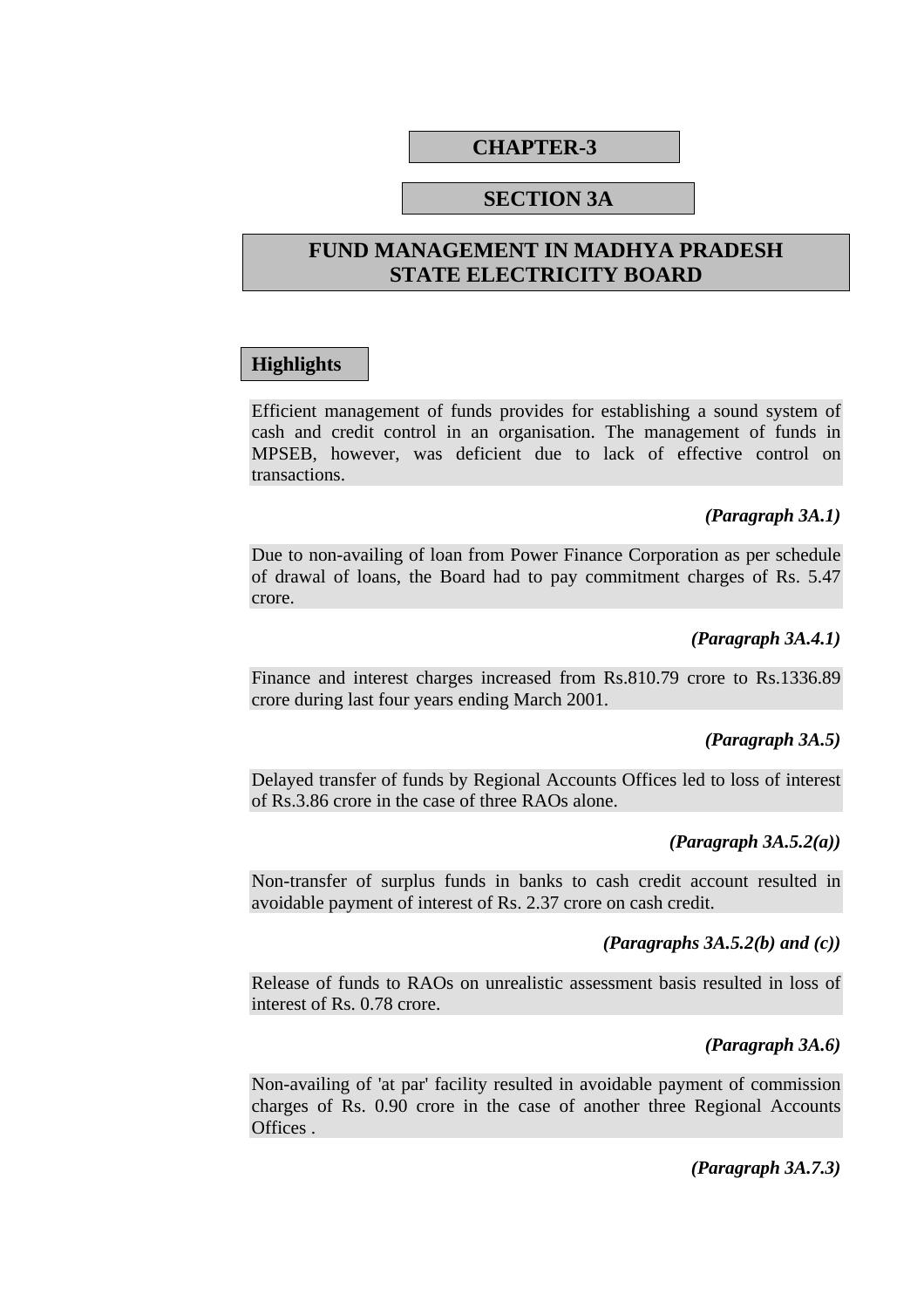Unnecessary retention of funds in current accounts of RAOs resulted in further avoidable payment of interest of Rs. 2.08 crore on cash credit.

#### *(Paragraph 3A.8)*

# **3A.1 Introduction**

Efficient fund management provides for establishing a sound system of  $\cosh^{\#}$ and credit control, which serves as a tool for decision-making for investment of surplus funds, optimum utilisation of available resources and borrowings at the most favourable terms. The fund inflow of Madhya Pradesh State Electricity Board<sup>\*</sup> (Board) mainly comprises revenue realisations from sale of power, loans from the State Government, banks and financial institutions, subsidy from State Government, whereas the outflow is by way of expenditure on capital works, operational and maintenance works, repayment of principal and payment of interest on loans, establishment costs, purchase of fuel, power and stores, etc.

The Board has also been generating funds by means of issuing various types of bonds to Industrial Development Bank of India (IDBI)/ Small Industries Development Bank of India (SIDBI), etc. and bank overdrafts, accounts for which are maintained in Bank and Cash Management section.

# **3A.2 Organisational set up**

 $\overline{a}$ 

The Board consists of six members headed by a Chairman.

The Finance and Accounts Wing is headed by Member (Finance & Resource Mobilisation) who is assisted by a Director (Finance) and a Director (Accounts) and other supporting staff for co-ordinating the activities of the wing. The bank and cash management section of the Finance Wing is headed by an Additional Director under the control of Director (Finance).

Before re-organisation of the State into the states of Madhya Pradesh and Chhattisgarh, there were 40 accounting units located in different parts of the composite State. After the formation of Chhattisgarh State Electricity Board, on 15 April 2001, there were 32 accounting units in Board, each headed by a Regional Accounts Officer (RAO)/ Sr. Accounts Officer (SAO).

*<sup>#</sup>* The term "Cash" as used in this Chapter includes legal tender coins, notes, cheques, deposit-at-call receipts of scheduled banks, drafts payable on demand, postal orders and stamps (postal, revenue, adhesive stamps only).

*<sup>\*</sup>* MPEB was bifurcated into MPSEB and CSEB w.e.f. 15.4.2001.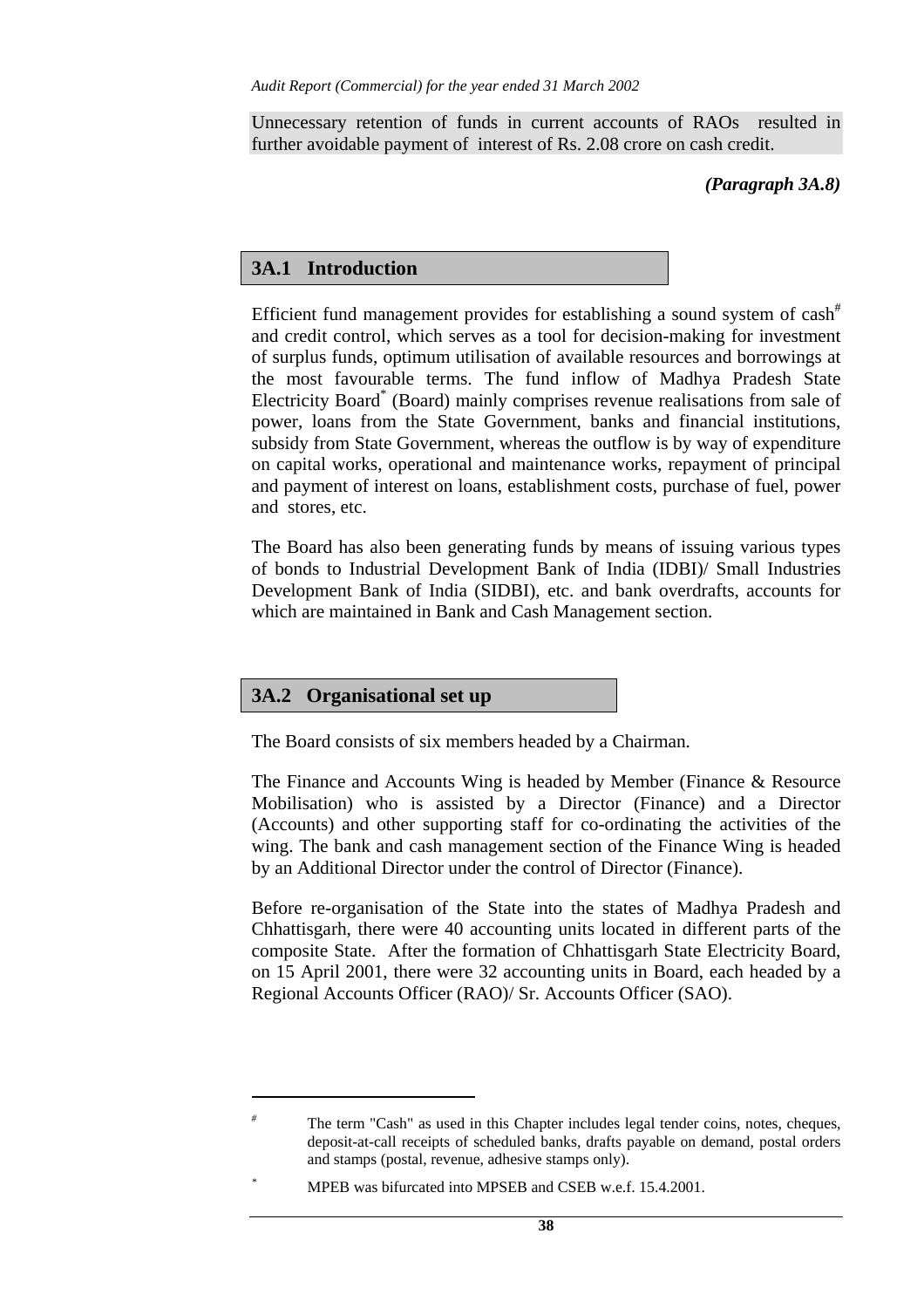# **3A.3 Scope of Audit**

The present review was conducted during December 2001 to May 2002 covering the period of five years ended March 2001, by means of a test-check of the records of Head Office of the Board located at Jabalpur and 14 RAOs • (out of 32); the results are discussed in the succeeding paragraphs.

## **3A.4 Borrowings**

During the last five years ended 31 March 2001, the Board obtained loans from various sources like Power Finance Corporation (PFC), Small Industries Development Bank of India (SIDBI), Rural Electrification Corporation (REC), Life Insurance Corporation (LIC) etc. Efficient cash management in respect of borrowings involves timely drawal of loans for smooth progress of project works, avoidance of commitment charges and arrangement of funds for timely repayment of principal and payment of interest to avoid payment of penal interest.

Failure on the part of the Board in managing these financial aspects noticed during test-check are summarised below:

#### *3A.4.1 Avoidable payment of commitment charges*

PFC has granted loans to Board for implementation of its various schemes. As per the terms and conditions of the loan agreements, in case of the amount due to be drawn by the borrower in the subsequent quarters, the PFC will recover commitment charges from the first day of the respective quarter in which the amount is scheduled to be drawn till the date of actual drawal at 1 per cent per annum. Due to non-availing of loan from PFC on due dates, commitment charges aggregating Rs.5.47 crore<sup>\$</sup> were paid by the Board during the last five years ending 31 March 2001.

## *3A.4.2 Avoidable expenditure on penal interest*

The Board had obtained loans from PFC repayable in 40 quarterly instalments along with interest rates prevailing on the date of each disbursement (in February 1999 at 15 per cent per annum). In the event of the interest or the principal not being paid on due date as per schedule of repayments, the Board was to pay penal interest @ 2.75 per cent over and above the normal rate of interest, compounded quarterly.

**Non-drawal of loans as per schedules led to avoidable payment of Rs. 5.47 crore as commitment charges.** 

Sagar, Bhopal, Hoshangabad, Gwalior, Morena, Ratlam, Ujjain, Chhindwara, Sarni, Dhar, Indore, Jabalpur, CAU Jabalpur, Khargone.

*<sup>\$</sup>* 1996-97 :Rs.187.26 lakh, 1997-98 :Rs.61.63 lakh, 1998-99 :Rs.45.86 lakh, 1999- 2000 :Rs.97.70 lakh and 2000-2001 (up to 14/4/2001) :Rs.154.26 lakh.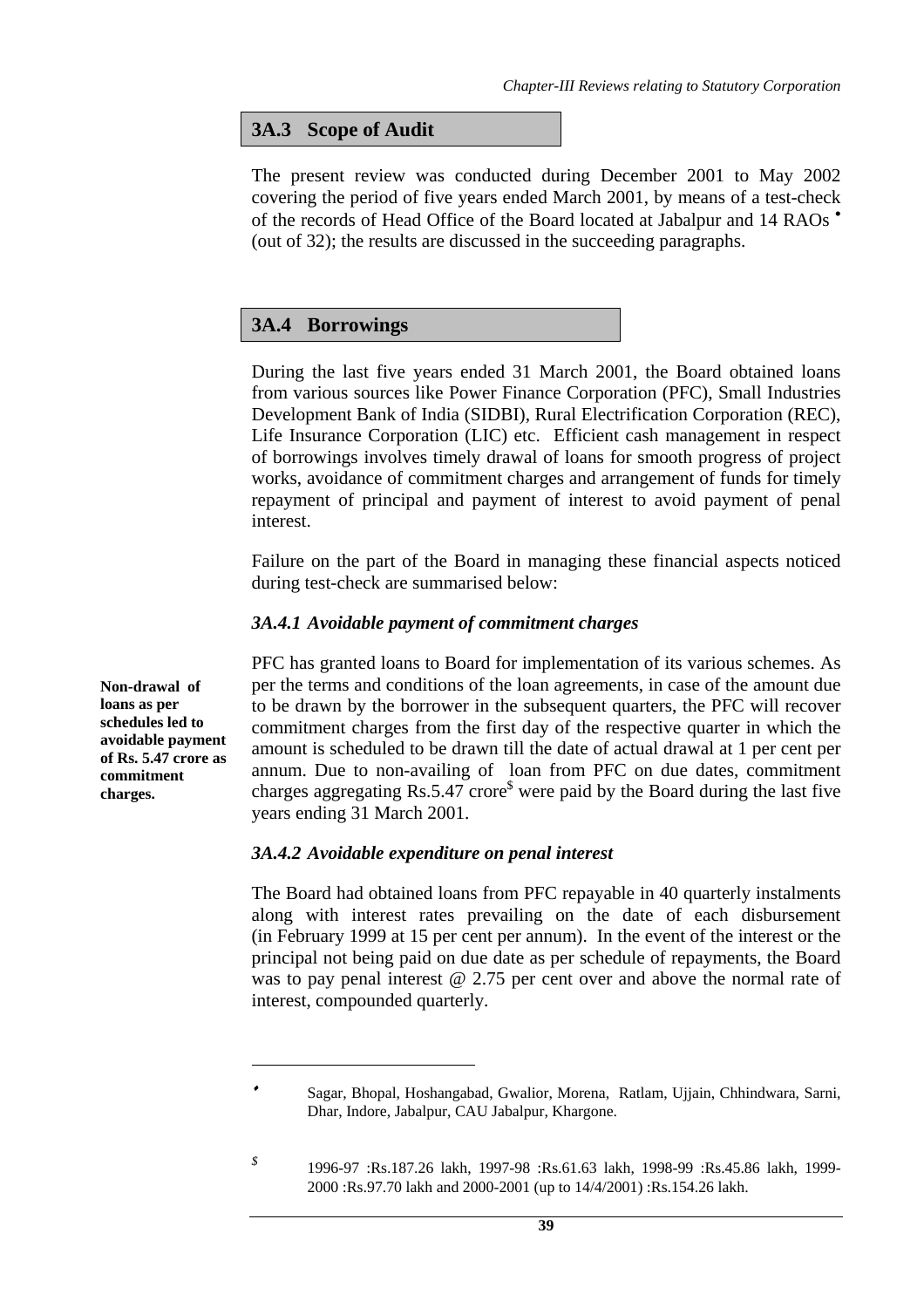**Payment of penal interest of Rs. 15.42 crore due to nonrepayment of loan.** 

**Additional interest burden of Rs. 32.80 crore per annum due to conversion of interest due into loans** 

**Payment of penal interest of Rs. 157.20 crore due to nonpayment of loan in time** 

**Interest liability increased from Rs.810.79 crore to Rs.1336.89 crore due to non-payment of loans** 

 $\overline{a}$ 

*Audit Report (Commercial) for the year ended 31 March 2002* 

During 1997-2001, the Board failed to repay the instalments of principal as well as interest as per schedule of repayments on various occasions and as a consequence thereof, had to pay Rs.15.42 crore<sup>\*</sup> on account of penal interest.

#### *3A.4.3 Conversion of interest due on REC loans into fresh loan*

An amount of Rs.243.01 crore due for payment on account of interest on loans sanctioned against various schemes by Rural Electrification Corporation (REC) during 1997-2001 was adjusted against a fresh loan of Rs.289.26 crore resulting in the interest being converted into the loan against various schemes sanctioned during these years. Due to acceptance of conversion of interest into loan, the Board had to pay additional interest of Rs.32.80 crore per annum.

#### *3A.4.4 Avoidable payment of penal interest*

The Board had raised loans of Rs.289.26 crore from REC during 1997-2001 for its various schemes viz. ordinary pump sets, network system improvements, minimum needs programme and harijan basti scheme, etc. which were repayable to the REC within seven years along with interest due thereon.

As per terms and conditions of the loans, Board was to pay interest at 13 per cent per annum for the entire period of seven years from the date of disbursement of the first instalment of the loan. A rebate of 0.50 per cent was available at all stages for timely repayment of principal and interest thereon. In the event of any instalment of interest or of principal, however, not being paid on due date, the Board was liable to pay penal rate of interest (compound) @ Rs.2.75 per cent per annum, over and above the normal interest rates.

The Board failed to pay the instalments to REC as well as interest on due dates and had become liable to pay penal interest of Rs.157.20 crore\* .

## **3A.5 Interest and finance charges**

There was steady increase in interest and finance charges from Rs. 810.79 crore in 1997-98 to Rs. 1336.89 crore in 2000-01.

Test-check in audit revealed that the following controllable factors contributed to increase in interest and finance charges.

<sup>♥</sup> 1996-97 :Rs. 10.63 crore, 1997-98 :Rs. 0.30 crore, 1998-99 :Rs. 0.28 crore, 1999- 2000 :Rs. 2.32 crore, 2000-2001 :Rs. 1.89 crore.

*<sup>\*</sup>* 1996-97 :Rs. 19.11 crore, 1997-98 :Rs. 31.45 crore, 1998-99 :nil, 1999-2000 :Rs. 74.25 crore, 2000-2001 :Rs. 32.39 crore.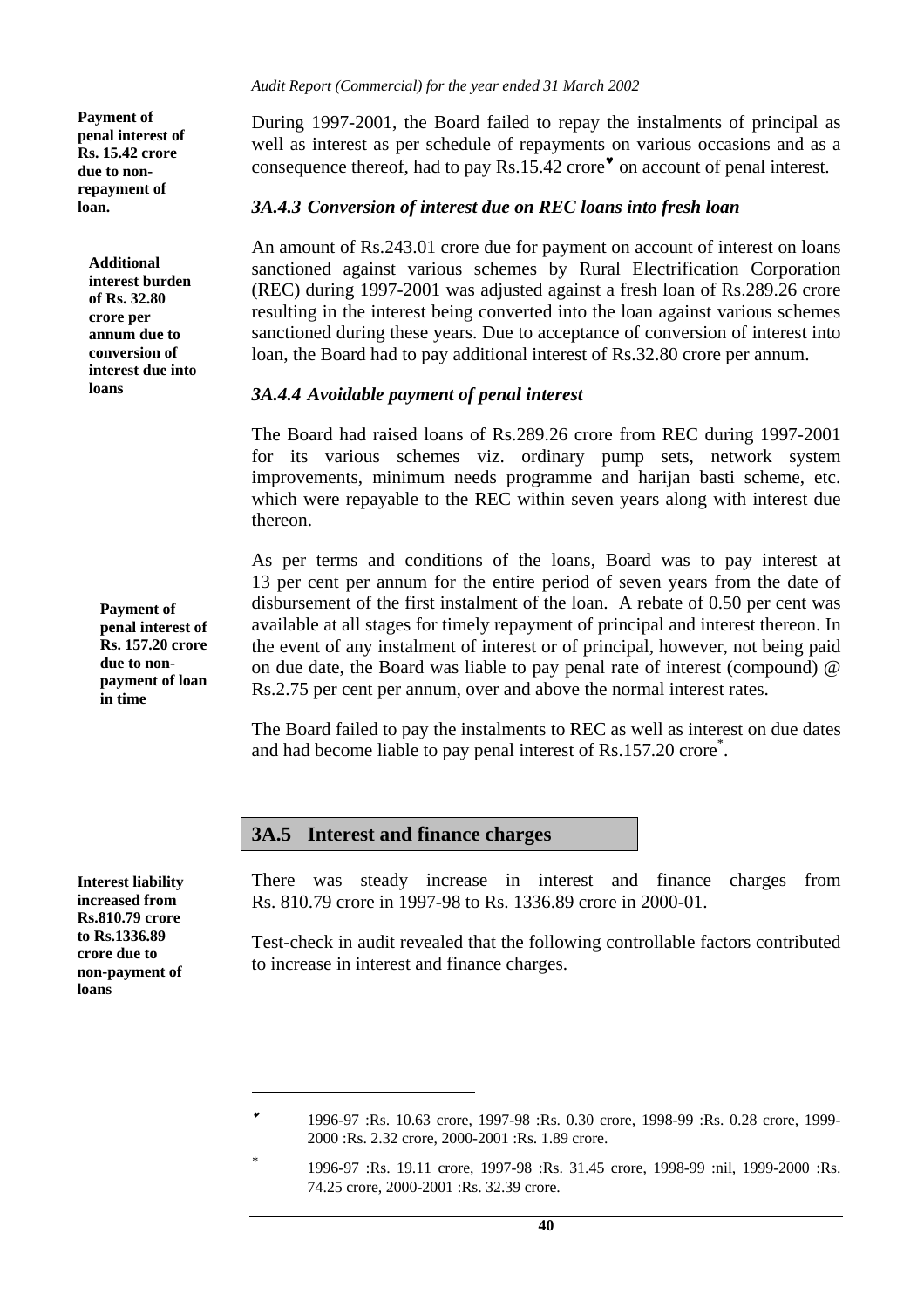# *3A.5.1 Procedure for collection and remittance of revenue*

RAOs are entrusted with the work of collection of revenue receipts and for their transfer to bank and cash management (B&CM) section at Board's Head Office at Jabalpur. RAOs located outside the Headquarters remit the receipts through bank drafts for onward credit to Board's current account. Payments pertaining to debt servicing charges to PFC / REC, bills for supply of coal, remittances etc. to RAOs are made at Head Office.

The State Bank of India was the main banker of the Board up to March 2001 and from April 2001 onward the Central Bank of India became the main banker. Each Regional Accounts Officer of the Board maintains two Current Accounts viz. Account Number-I and Account Number-II. Account Number-I is meant for receipt of funds from Head Office and payment of establishment expenses, bills etc. and Account Number II is meant for receipts for sale of power from various sub-divisions and onward transfer to Head Office main account (i.e. Account No.I of the Board).

# *3A.5.2 Ineffective monitoring of transfer of funds*

 Revenue from sale of power collected by various units is credited to Account No. II of the Board at Jabalpur. As per instructions issued by Board, collecting banks are required to transfer the entire remittances daily without any delay.

Test-check of records at RAO Ujjain revealed that out of collections of Rs.119.98 crore during 1999-2000, only Rs.110.10 crore were transferred to Main Account of the Board and Rs.9.88 crore were retained by the bank leading to loss of interest of Rs. 1.35 crore per annum on the unremitted opening balance of Rs.8.99 crore (which increased to Rs.9.88 crore in 1999-2000) due to Board's ineffective monitoring to verify the actual amounts transferred by banks.

# *3A.5.2(a) Delayed transfer of revenue to Main Account*

 As per instructions, cash received by the bank should be remitted either on the same day or on the next working day positively for credit to the Board's account. However, during audit scrutiny of cash records of RAOs at Dhar, Bilaspur and Khargone, it was observed that RAO Dhar remitted funds amounting to Rs. 327.24 crore during 1997-98 to February 2002 on bi-weekly basis, RAO Bilaspur remitted Rs.4.81 crore, on an average after a delay of one week, and RAO Khargone remitted between Rs.0.36 crore and Rs. 2.59 crore with delays ranging from 4 to 7 days. This resulted in loss of interest of Rs.3.07 crore, Rs. 0.72 crore and Rs. 0.07 crore, respectively aggregating Rs.3.86 crore.

In reply, it was stated (March 2002) that the matter was being pursued with banks for timely transfer of funds.

**Loss of interest due to delay in transfer of funds** 

**Delay in transfer of funds by RAOs led to loss of interest of Rs.3.86 crore**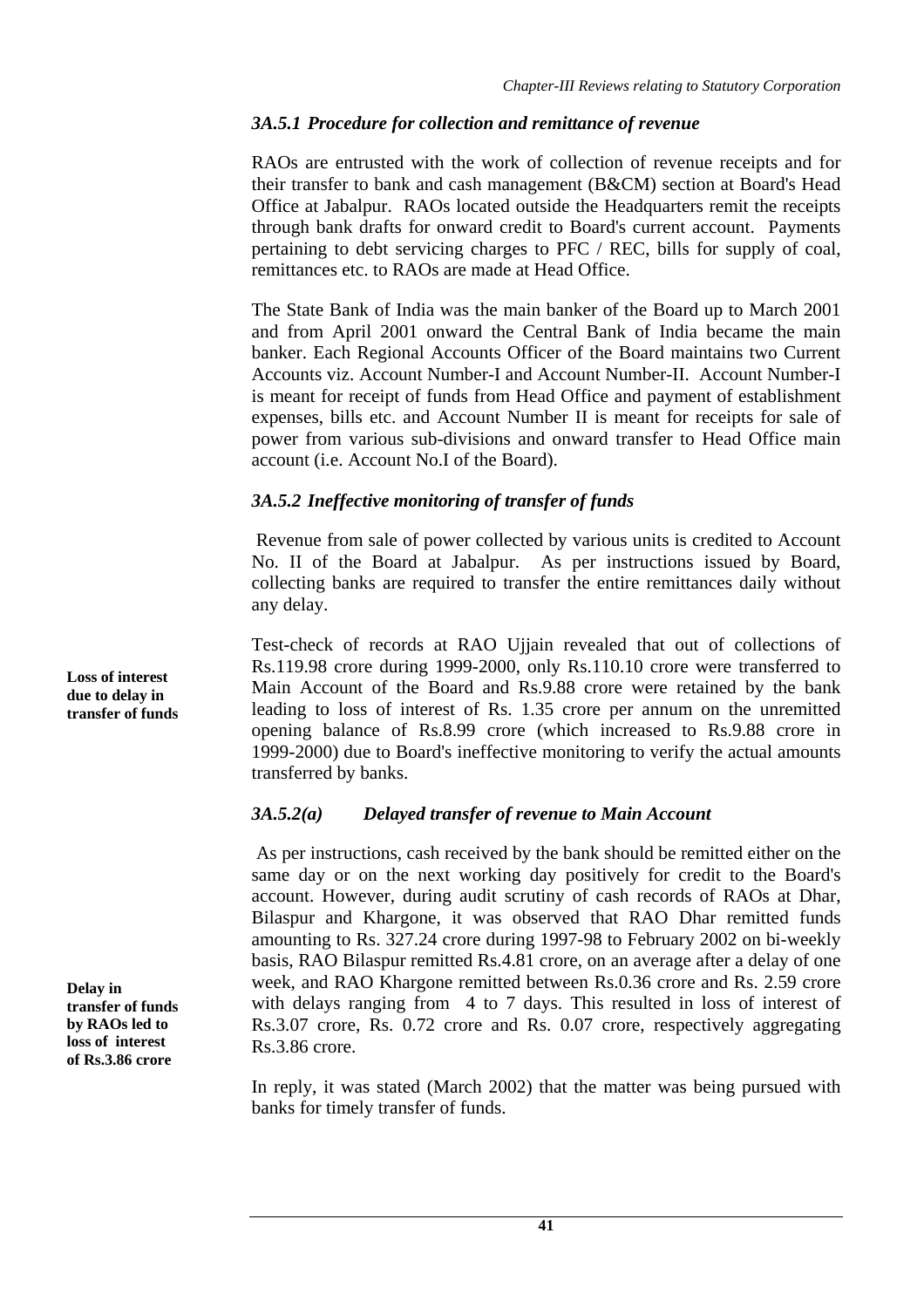## *3A.5.2(b) Non-utilisation of funds*

 The Board had opened current accounts in 25 branches of different banks at Jabalpur for its cash transactions. The balances at the close of each year since 1996-97 in respect of SBI Civil Lines Branch, Jabalpur, were as under:-

| Year      | Opening<br><b>balance</b> | <b>Receipts</b><br>during the<br>vear | during<br><b>Payments</b><br>the year | <b>Closing balance</b> |
|-----------|---------------------------|---------------------------------------|---------------------------------------|------------------------|
| 1996-97   | 204.91                    | 767.68                                | 116.61                                | 855.98                 |
| 1997-98   | 855.98                    | 45.00                                 | 46.97                                 | 854.01                 |
| 1998-99   | 854.01                    | 71.00                                 | 71.65                                 | 853.36                 |
| 1999-2000 | 853.36                    | 50.000                                | 46.15                                 | 857.20                 |
| 2000-2001 | 857.20                    | 3146.63                               | 2878.76                               | 1125.07                |

*(Rs in Lakh)* 

It would be seen from above that during 1997-2000, there was a minimum cash balance of Rs. 8.53 crore at any given time in the bank account, which resulted in loss of interest of Rs. 1.28 crore per annum.

Similarly, an amount of Rs.0.58 crore was also lying in current account with Allahabad Bank (Account Code No. 24.801) of B & CM from April 1998 to July 2000. Non-utilisation of this amount for a period of three years resulted in loss of interest of Rs. 25.88 lakh.

## *3A.5.2(c) Payment of penal interest on account of availing of excess cash credit limit*

The Board has cash credit facility of up to Rs. 6 crore from SBI Nayagaon Branch, Jabalpur. The maximum limit of cash credit facility including demand loans for working capital to be availed of was Rs. 30 crore. In case of drawals over and above this limit, penal interest of 2.04 per cent for 1999- 2000 and 2 per cent for 2000-01 was leviable over and above the normal rate of interest.

During 1999-2000 and 2000-01 the Board exceeded the maximum cash credit limit and paid penal interest of Rs. 35.20 lakh and Rs.47.43 lakh respectively.

## **3A.6 Release of funds to RAOs on unrealistic assessment**

For payment of pay and allowances, statutory dues, suppliers' bills and daily expenses, funds were requisitioned by RAOs and the same were remitted by Head Office. These funds were kept in Current Account No.1 maintained by RAOs from which drawals were made as per requirements.

**Non-utilisation of funds lying in banks.** 

**Payment of penal interest of Rs. 0.83 crore due to exceeding cash credit limit** 

**Funds were remitted by Head Office to RAOs without ascertaining actual requirement**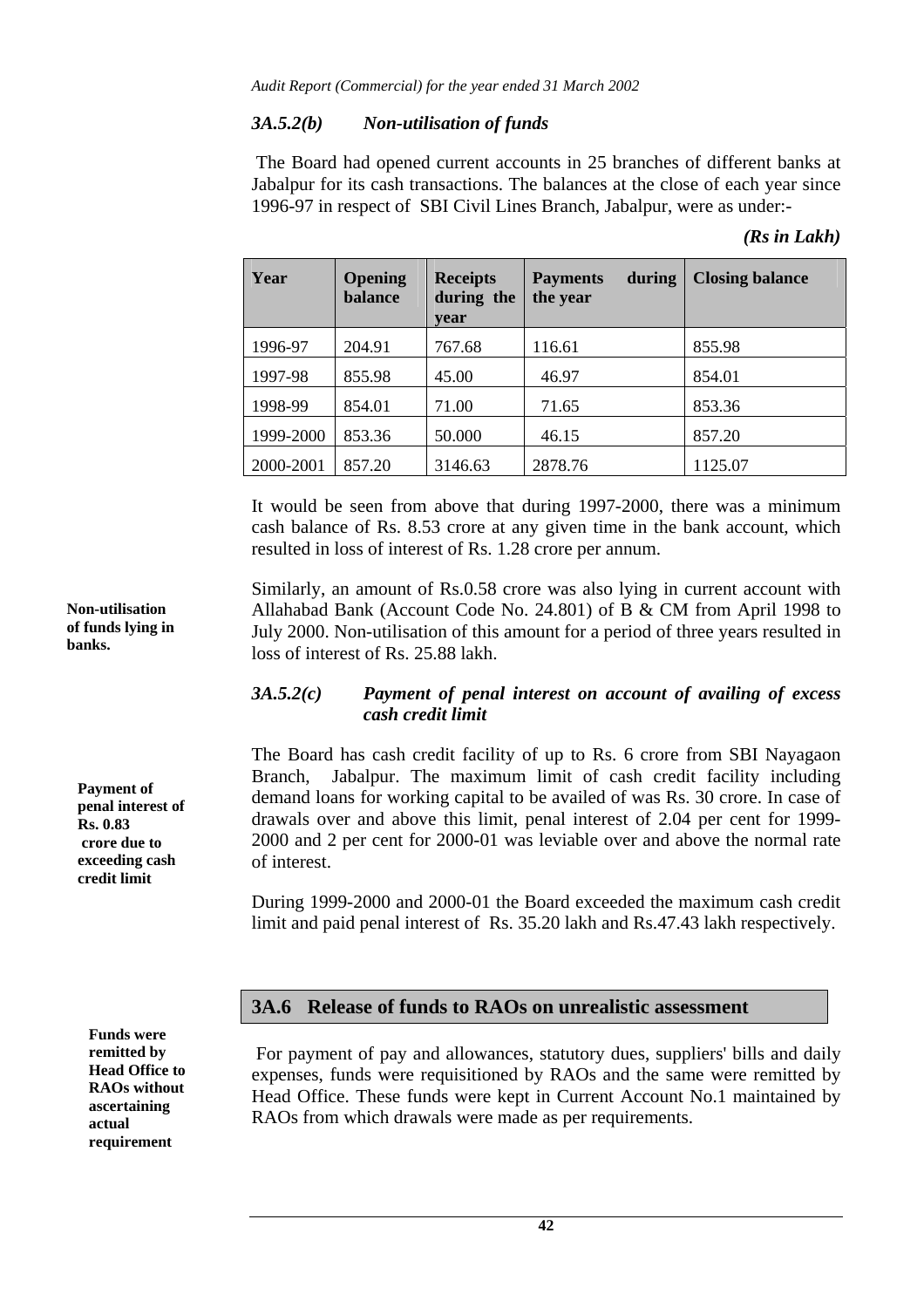The details of funds requisitioned in excess of the requirement, funds remitted back to Head Office and balance retained by 14 RAOs test-checked in audit are shown in *Annexure 16.*

It was observed that the Demand Drafts for payments were got made by B&CM Section generally up to 25th day of the month and sent to RAOs and the excess funds were refunded by the RAOs after 20th of the next month. Thus the funds remained idle for nearly one month.

Requisitions for funds were made without ascertaining the actual requirement which resulted in unnecessary retention of heavy cash amounts at the end of each month even after refunds to the Head Office. As the Board was availing a cash credit facility and paying interest  $@$  15 per cent per annum, such excess requisition and release of funds resulted in extra interest liability of Rs.0.78 crore per month reflecting poor fund management.

# **3A.7 Remittances by Bank**

**3A.7(a)** In April 2001, the Board decided to open current accounts in Central Bank of India (CBI) in favour of 32 Regional Accounting Units of the Board including Headquarters of RAOs and the Main Account at its Headquarters at Jabalpur. The CBI was appointed to act as main banker of the Board. The terms and conditions for operation of the "MPSEB collection Account" interalia included the following:

All money deposited by concerned RAO or other offices of Board at a centre by way of cheques/drafts/TT/MT/inward receipts etc. in favour of RAO/Board will be credited into this account.

The bank will arrange to transfer the entire amount collected in this account daily at the close of banking hours to the "MPSEB - Main Account" at CBI Jabalpur by the fastest mode available as per the instructions of the RAO.

The bank at close of banking hours each day will issue a 'nil' balance certificate in respect of this account to the concerned RAO.

All collections and remittances shall be on 'at par' basis, in this account. Further, immediate credit for all the instruments deposited in this account should be provided.

Test-check of bank account of three RAOs (Indore, Bhopal and Gwalior) out of 32 RAOs revealed that:

(a) The "Nil" balance certificate as required was not furnished by Bank due to which the position of the funds retained and not transferred to Board's account by the bank could not be verified.

(b) Immediate credit for all the instruments deposited as required under the terms and conditions were not provided by the Bank. The test-check of closing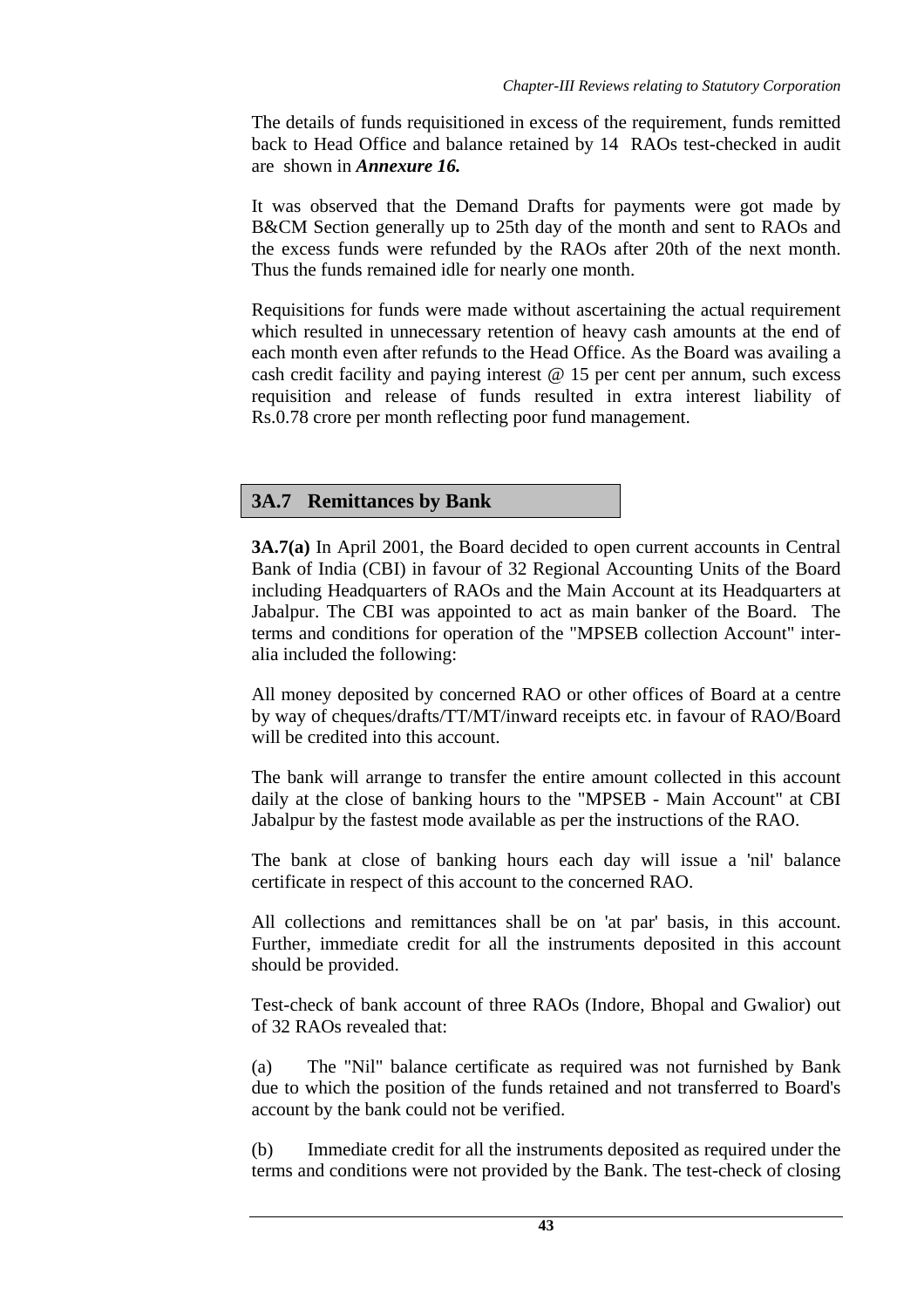balances at branches of the Bank for 3 months revealed *inter alia* that CBI retained funds to the tune of Rs. 2.61 crore (Indore), Rs 0.93 crore (Bhopal) and Rs. 15.30 lakh (Gwalior) on daily basis.

Had immediate credits been afforded by these branches and funds remitted to Head Office Jabalpur daily, loss of interest of Rs.0.14 lakh per day (Rs.0.51 crore per annum) on cash credit could have been avoided.

## *3A.7(b) Weekly remittances by the MP Co-operative Bank (APEX Bank)*

During the review of remittances from Bank to Head Office Account by RAO/Jabalpur circle, it was noticed that M. P. Co-operative Bank (Apex Bank), Jabalpur, was not transferring the revenue collections daily, and on an average Rs.37.36 lakh were being remitted to Head Office Main Account only once a week.

The terms and conditions for revenue collections by the Bank, inter alia, included that the proceeds of revenue collections should be remitted daily/weekly for the entire amount of collections by a demand draft/ cheque drawn in favour of the concerned RAO, MPEB on any bank payable at his place.

The Board was facing financial crunch and was dependent on overdrafts to meet its working capital requirements, paying 15 per cent interest on borrowed funds. Due to transfer of Board's revenue by the Bank on weekly basis the Board had to bear avoidable extra interest burden of Rs.28.02 lakh on Rs.37.36 lakh during the last five years (April 2002).

**3A.7(c)** Similarly, revenue collections received at Allahabad Bank, Bhopal, were also not being remitted on daily basis and a minimum of Rs.15 lakh was retained by the Bank for 1999-2000 and 2000-2001. This resulted in further loss of interest of Rs.9.00 lakh @15 per cent per annum for four years.

#### *3A.7.1 Delay in tracing/settlement of missing credits*

As on 31 March 2000, a total amount of Rs.13.68 crore deposited in State Bank of India during the earlier years remained to be credited to the Board's Account in respect of five RAO units<sup>•</sup> and Head Office. The loss of interest on the funds not brought to account worked out Rs.2.05 crore per annum.

**The funds were not transferred by the Bank on daily basis** 

**Missing credits were not reconciled** 

<sup>•</sup>Gwalior, Narsinghpur, Morena, Jagdalpur, Rewa and Head Office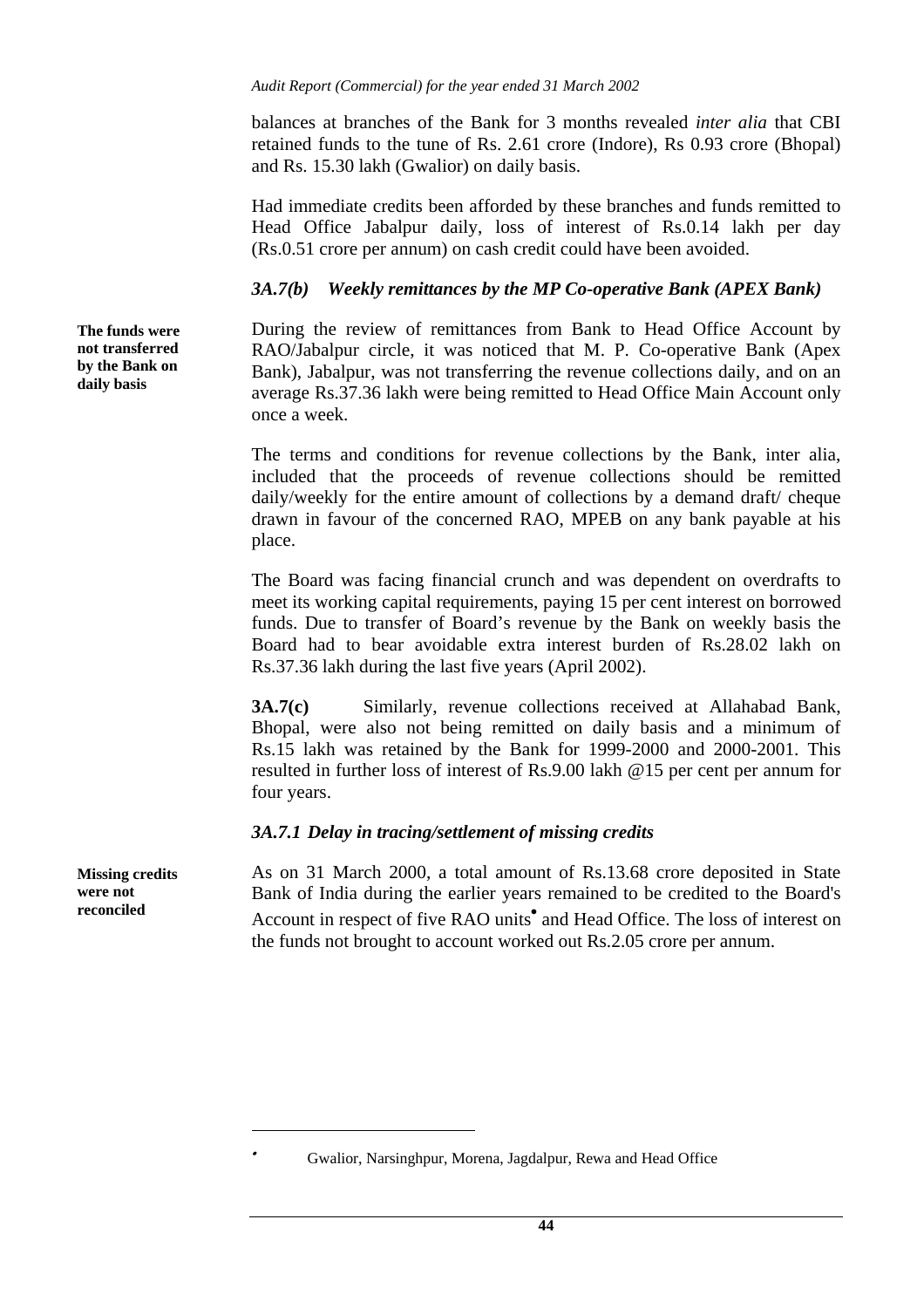#### *3A.7.2 Loss of interest due to dishonoured cheques*

During test check of the register of dishonoured cheques of five RAOs<sup> $\bullet$ </sup>, it was noticed that during April 1997 to January 2002, cheques for Rs.17.19 crore were returned dishonoured by bank due to insufficiency of funds in the accounts of consumers. Rs. 9.80 crore pertained to HT consumers and Rs.7.39 crore to LT consumers. The Board had to pay bank commission on dishonoured cheques and there was also delay in realisation of the amounts.

The incidence of dishonoured cheques was significantly high in respect of RAO Indore. During April 1998 to December 2001, cheques of 262 HT consumers and 4315 LT consumers for Rs. 8.37 crore and Rs.6 crore respectively were dishonoured. No action was taken against the defaulting consumers under the Negotiable Instruments Act nor was supply disconnected as per agreement.

#### *3A.7.3 Non-availing of "AT PAR" facility resulting in avoidable payment of commission charges*

Revenue collection by Distribution Centres (DCs) is required to be remitted to Account No. II maintained by RAO units for onward transmission to Head Office Main Account at Jabalpur. As per instructions on cash accounting and procedures, 'at par' facility (facility free of charge) of sending remittances within the State of MP by means of bank drafts is available to the Board, if the remittances are certified to be in connection with its bonafide purposes.

RAOs at Hoshangabad, Sehore and Ujjain, paid Rs.17.51 lakh, Rs.24.30 lakh and Rs. 47.89 lakh respectively during 1998-2001 as bank draft commission charges. RAOs at Bhopal, Chhindwara, Rewa and Seoni also paid these charges. However, the details of actual amounts paid by them were not made available to Audit.

Thus, failure on the part of the Board to avail the 'at par' facility resulted in avoidable extra expenditure of Rs.0.90 crore in the case of three RAOs alone. Management stated in reply that the matter has been taken up wirh the Bank authorities in January 2002. However, the amount has not been received so far (March 2002).

#### *3A.7.4 Non-recovery of revenue*

The position of sundry debtors for sale of power vis-a-vis the overdraft facility availed by the Board during the last four years was as follows:

#### *(Rs in crore)*

| Year      | Receivables against supply of power | Overdraft |
|-----------|-------------------------------------|-----------|
| 1997-98   | 1825.44                             | Nil       |
| 1998-99   | 2172.59                             | 140.87    |
| 1999-2000 | 2428.60                             | 241.13    |
| 2000-2001 | 2873.57                             | 326.10    |

Hoshangabad, Indore, Dhar, Khargone, Bilaspur

**Dishonoured cheques led to delay in realisation of revenue of Rs.17.19 crore.** 

> **Loss due to nonavailing of "at par" facility.**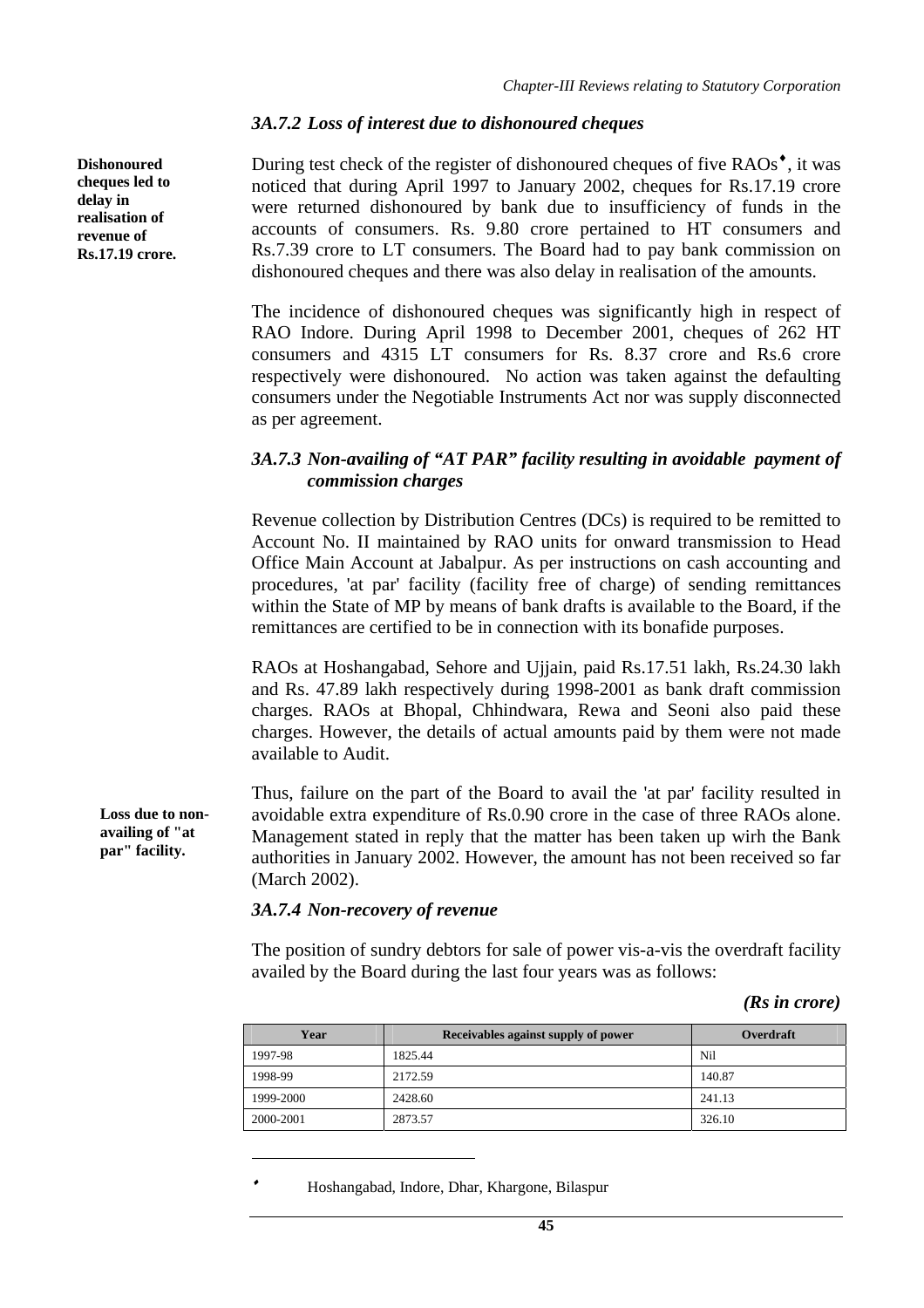*Audit Report (Commercial) for the year ended 31 March 2002* 

It would be seen from the above that the revenue arrears increased from Rs.1825.44 crore in 1997-98 to Rs.2873.57 crore in 2000-01 registering an increase of 57.41 per cent. Overdraft from banks had also increased from 'nil' in 1997-98 to Rs.326.10 crore in 2000-01.

Had even 10 per cent of the outstanding dues been recovered, the loss of interest of Rs. 48.91 crore per annum on overdraft could have been avoided.

#### **3A.8 Loss of interest due to non-utilisation of funds**

In May 2000 Board issued instructions for execution of deposit works for which it was decided to open a separate saving bank account in which all moneys received for deposit works were to be deposited. The regional Executive Directors/Chief Engineers were also authorised to procure urgent materials.

The position of funds against deposit works in eight RAOs was as under:

*(Rs. in lakh)* 

| of<br><b>Name</b><br><b>RAO</b> | of<br><b>Month</b><br>of<br>opening<br>account | <b>Amount</b><br>deposited<br>in<br>bank (up to<br><b>March 2002)</b> | <b>Amount</b><br>transferred<br>to HO (up to<br><b>March 2002)</b> | Amount<br>spent (up to<br><b>March 2002</b> ) | <b>Balance</b><br>(As on July<br>2001 | <b>Balance (As</b><br><b>March</b><br><sub>on</sub><br>2002) |
|---------------------------------|------------------------------------------------|-----------------------------------------------------------------------|--------------------------------------------------------------------|-----------------------------------------------|---------------------------------------|--------------------------------------------------------------|
| Sagar                           | August 2000                                    | 94.46                                                                 | 34.60                                                              | 18.21                                         | 84.60                                 | 41.65                                                        |
| <b>Bhopal</b>                   | $-do-$                                         | 344.29                                                                | 209.61                                                             | 89.48                                         | 246.62                                | 45.20                                                        |
| Ujjain                          | <b>July 2000</b>                               | 419.43                                                                | 330.09                                                             | 69.13                                         | 221.42                                | 20.21                                                        |
| Raipur                          | $-do-$                                         | 639.05                                                                | 537.85                                                             | 53.66                                         | 548.15                                | 47.54                                                        |
| Jabalpur                        | August 2000                                    | 284.97                                                                | 129.00                                                             | 79.97                                         | 179.50                                | 76.00                                                        |
| Bilaspur                        | <b>July 2000</b>                               | 1134.27                                                               | 370.10                                                             | 71.34                                         | 366.31                                | 692.83                                                       |
| Indore                          | August 2000                                    | 919.71                                                                | 365.00                                                             | 148.76                                        | 431.47                                | 405.95                                                       |
| Gwalior                         | <b>July 2000</b>                               | 253.62                                                                | 130.00                                                             | 68.79                                         | 192.84                                | 54.83                                                        |
|                                 | <b>Total</b>                                   | 4089.80                                                               | 2106.25                                                            | 599.34                                        | 2270.91                               | 1384.21                                                      |

It would be seen from the above table that up to July 2001, huge funds of Rs. 22.71 crore were lying in current account for deposit works. In August 2001, the Board decided that all idle cash available for deposit works should be transferred to Head Office so that idle funds could be utilised meaningfully. RAOs were directed to immediately remit the surplus cash balances available in Deposit Works Accounts, retaining Rs.50 lakh each for immediate payments. Out of the total balances of Rs.19.83 crore available with the eight RAOs only an amount of Rs.5.99 crore was utilised, still leaving a balance of Rs.13.84 crore with them as on 31 March 2002. Four of the eight RAOs, had retained balances more than Rs.50 lakh each in contravention of above orders.

Had the amounts been deposited at Head Office in cash credit account, the incidence of interest could have been minimised, to the extent of Rs. 2.08 crore.

**Loss of interest of Rs.2.08 crore due to retention of amount in current account of RAOs.** 

**Non-recovery of dues due to lack of effective monitoring.**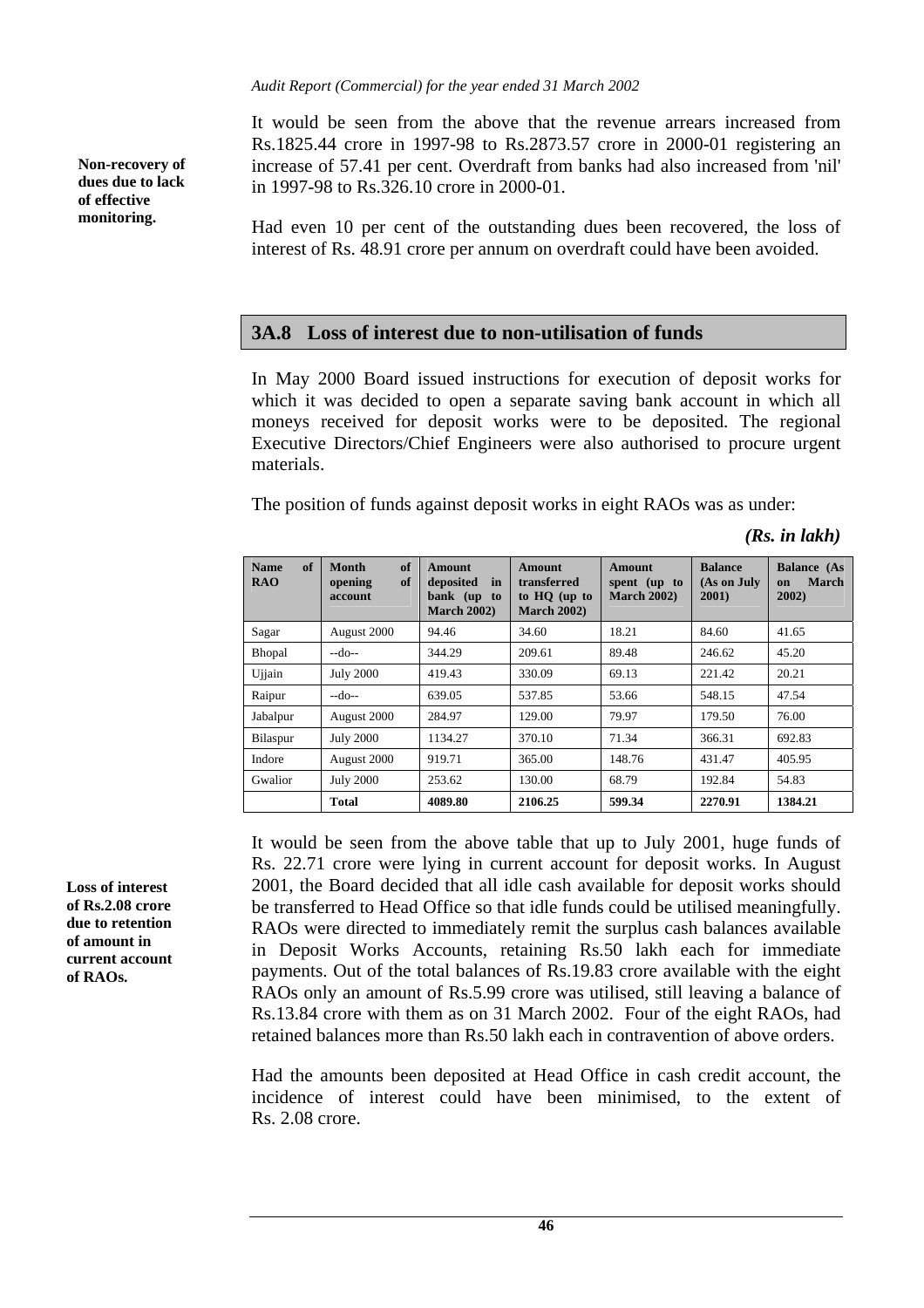# **3A.9 Interest free advances to suppliers/contractors**

The position of outstanding interest free advances to suppliers/contractors, sanctioned by the Board for supply of materials during 1997-2001, was as under:

|  |  | (Rs. in crore) |
|--|--|----------------|
|--|--|----------------|

| Year                               | <b>Advances to</b><br>suppliers/contractors (Capital)<br>(Account code 25.500) | <b>Advances to suppliers/contractors</b><br>$(O & M)$ (account code -26.500) |
|------------------------------------|--------------------------------------------------------------------------------|------------------------------------------------------------------------------|
| 1996-97                            | 31.26                                                                          | 148.07                                                                       |
| 1997-98                            | 581.35                                                                         | 147.85                                                                       |
| 1998-99                            | 691.76                                                                         | 148.78                                                                       |
| 1999-2000                          | 840.60                                                                         | 197.36                                                                       |
| 2000-2001<br>(up to $14$ April 01) | 264.64                                                                         | 164.28                                                                       |

It would be seen from the above that Rs.428.92 crore (Rs.264.64 crore plus Rs.164.28 crore) paid as advances to suppliers/contractors were lying unadjusted and unreconciled as on 14 April 2001.

The age-wise details of these unadjusted advances though called for were not made available to Audit.

# **3A.10 Cash and bank balances**

The position of cash and bank balances for the last 5 years ending 2000-01 (14 April 2001) was as follows:

*(Rs. in lakh)* 

| <b>Particulars</b>      | 1996-97  | 1997-98 | 1998-99  | 1999-2000 | 2000-01<br>(as of 14)<br><b>April 2001)</b> |
|-------------------------|----------|---------|----------|-----------|---------------------------------------------|
| Cash Account            | 1034.22  | 1078.61 | 873.06   | 727.05    | 938.07                                      |
| Cash imprest with staff | 226.11   | 206.06  | 149.15   | 138.88    | 519.33                                      |
| Balances with banks     | 4015.79  | 3767.53 | (771.35) | 8792.84   | 15662.24                                    |
| Cash-in-transit         | (954.02) | 1558.39 | 3364.21  | 1203.17   | 795.78                                      |
| <b>Total</b>            | 4322.10  | 6610.59 | 3615.06  | 10861.94  | 17915.42                                    |

*(Figures shown in brackets denote minus balances)* 

The following points were noticed:

# *3A.10.1 Difference between cash book and trial balance*

Normally, there should not be any difference between the balance as per cash book, and trial balance on a particular date and the cash balance shown in the

**Interest free advances to suppliers/ contractors were not adjusted/ reconciled.**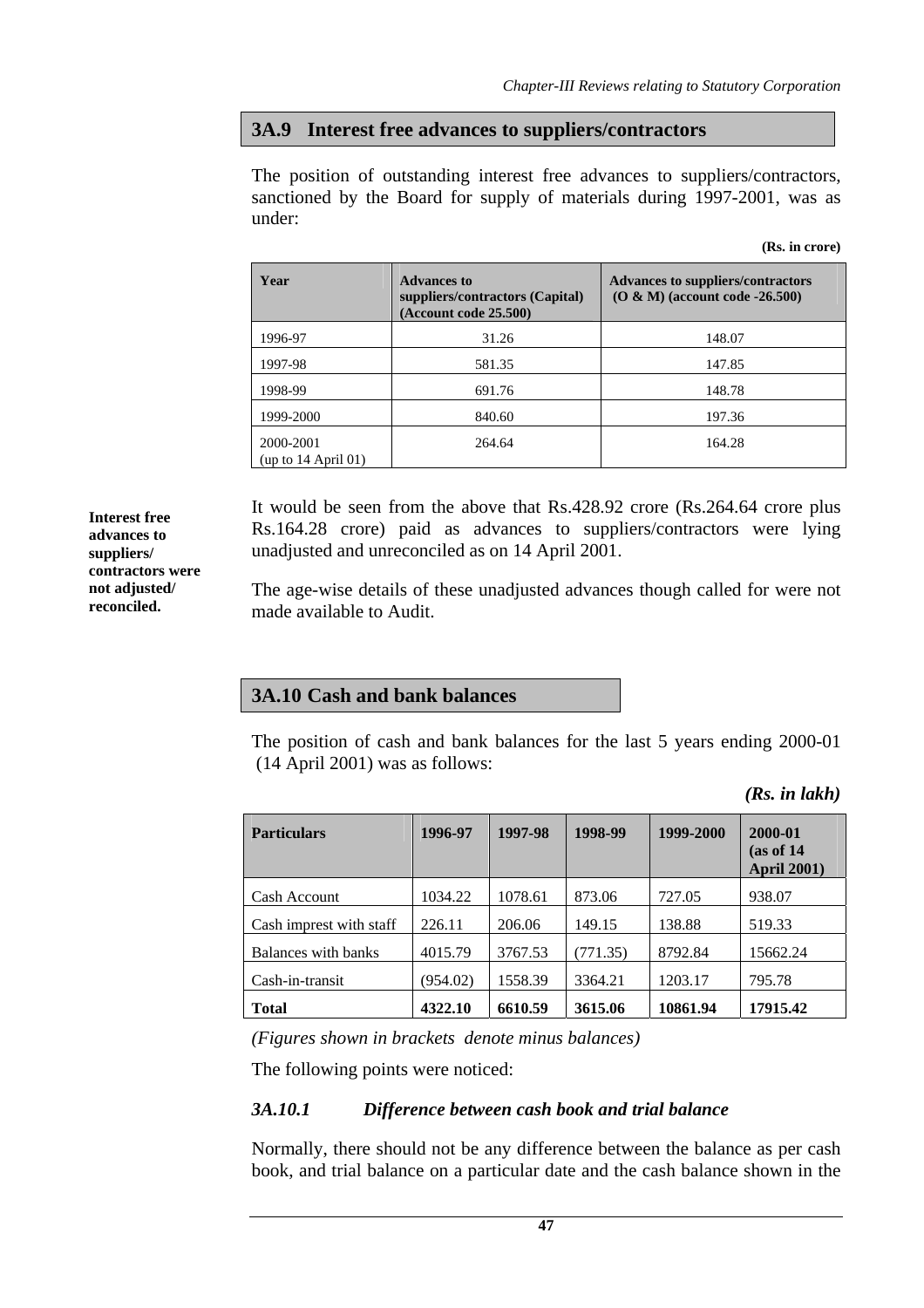accounts should agree with that as per the cash books of the accounting units. However, during 1998-99 there was a difference of Rs.141.41 crore. Further, during test-check of records of 4 RAOs<sup>\*</sup>, it was noticed that there was a difference of Rs. 3.04 crore for the year 2000-01, which had not been reconciled so far (March 2002).

#### *3A.10.2 Bank reconciliation statements*

(i) Test-check of bank reconciliation statements for March 2000 in respect of five accounting units♥ showed unreconciled balances of Rs. 41.82 crore pertaining to the period as far back as 1977-78 and onwards.

(ii) During the scrutiny of bank reconciliation statements of B&CM section at Headquarters for the year 1999-2000, it was noticed that this bank account showed a minus balance of Rs.1.71 crore whereas the opening balance for the subsequent year 2000-01 was shown as Rs. (-) 242.83 crore. Thus there was a difference of Rs.241.12 crore. The account was not reconciled by the Board and the balance as shown by the bank was being accepted by the Board. This is indicative of total lack of concern for proper management of Board's finances.

(iii) As of 14 April 2001, unlinked bank payments for Rs.36.00 crore and cash book payments for Rs.4.52 crore were also not reconciled.

(iv) The cash credit account with SBI Civil Lines Branch, Jabalpur, was closed during 1996-97 without reconciliation and an amount of Rs.5.45 crore was shown as minus balance in Bank, as per the cash book. The reasons for closing of the account were not on records.

(v)The bank account with SBI Nayagaon (Account Code-24.345) Account No. II of Central Accounting Unit, Jabalpur, was not reconciled for the years 1999-2000 and 2000-01. During the year 1999-2000, there was a minus balance of Rs. 0.17 lakh which increased to Rs.2.82 crore during 2000-01 (April 2001). Reasons for this difference were not investigated.

(vi)The cash in transit balance as on 31 March 2000 and 14 April 2001 was Rs.12.03 crore and Rs.7.95 crore respectively. A net debit of Rs.2.10 crore was lying unadjusted since 1990-91 to 1999-2000. Moreover, there was a net debit of Rs.2.24 crore which was noticed in the accounts of seven RAOs<sup>•</sup> resulting in blocking of funds and loss of interest of Rs.33.60 lakh per annum.

## **Conclusion**

Due to lack of control over the excess drawals of funds by RAOs, delays in remittances by banks/RAOs and non-recovery of dues from consumers, the

<sup>♦</sup> *Morena, Bhopal, Ujjain and Raipur* 

Jabalpur (HO), Morena, Rewa, Chhattarpur, Jabalpur (CAU)

<sup>•</sup> *Sarni, Birsinghpur, Chhatarpur, Guna, Hoshangabad, Morena and Sagar*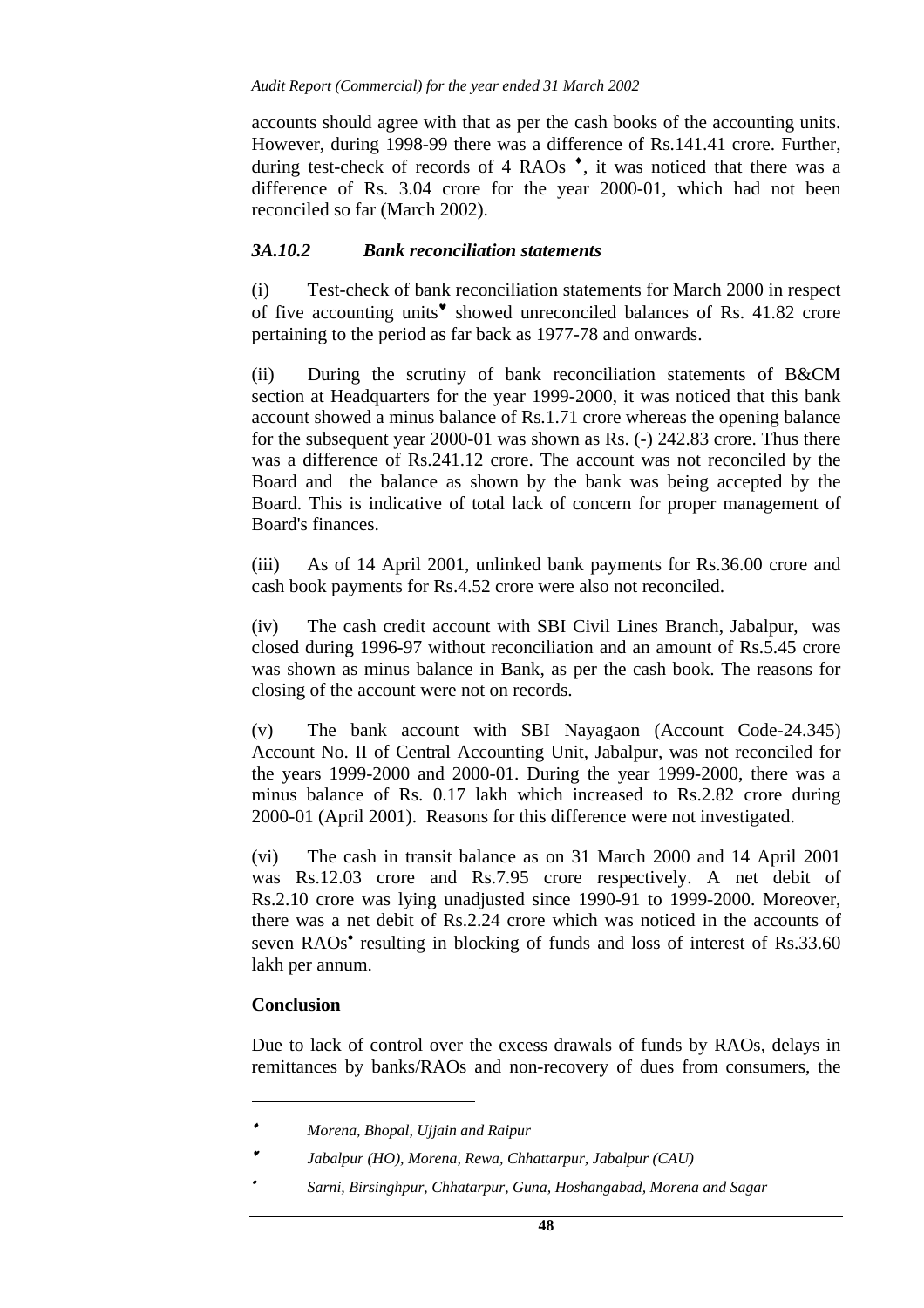Board could not generate funds in time with the result that liabilities could not be discharged leading to payment of penal charges. Moreover, funds remained locked up with banks, balances were retained by RAOs and remittances were significantly delayed in transit. Reconciliation with banks also remained heavily in arrears. Due to its poor cash and bank management system, the Board failed to properly monitor its receipts to plan its payment liabilities in a systematic manner.

Concerted efforts are therefore required to be taken by the Board to strengthen its machinery for monitoring the transfer of funds by RAOs and banks.

The above matters were reported to Board/Government; their replies had not been received (September 2002).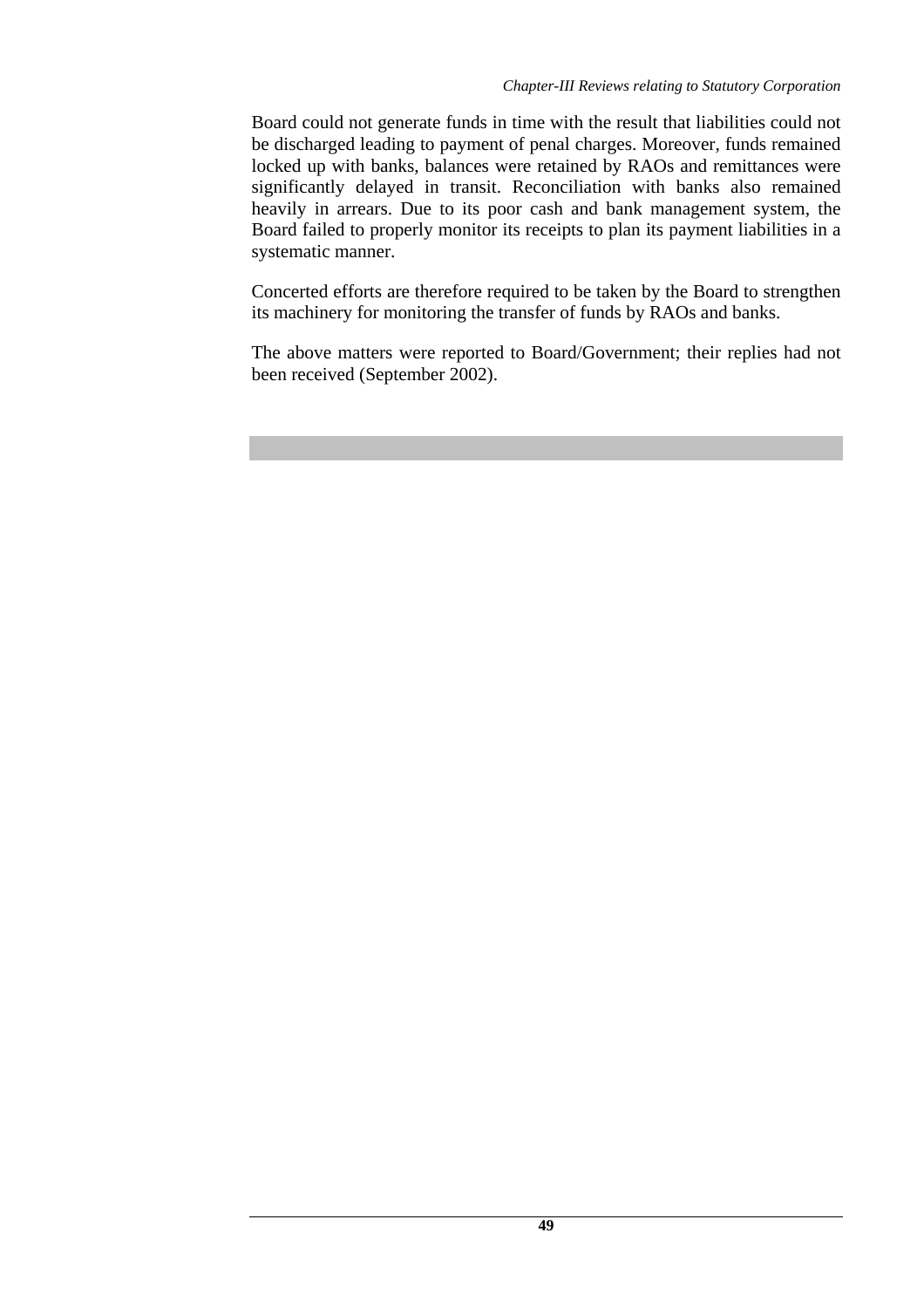# **SECTION 3B**

# **Power Sector Reforms - Implementation of the terms of Memorandum of Understanding (MoU)**

## **3B.1 Introduction**

A Memorandum of Understanding (MoU) was signed (May 2000) between the Government of Madhya Pradesh (GOMP) and Government of India (GOI) as a measure of joint commitment to undertake power sector reforms in a timebound manner. Later on, in the conference of Chief Ministers/Power Ministers, too, held in March 2001, a consensus was reached to depoliticise power sector reforms and to speed up their implementation.

The Government of India's support was linked to time-bound power reform initiatives in the State and achievement of definite milestones towards restoration of financial viability. The State Government accordingly directed Madhya Pradesh State Electricity Board (Board) to initiate immediate steps to achieve the targets fixed.

The State Government has initiated the process of implementing the power sector reforms and restructuring the power sector in the State. The achievements of the Board vis-a-vis targets fixed in the MoU are discussed in succeeding paragraphs.

## **3B.2 Scope of Audit**

 $\overline{a}$ 

. The present review was conducted during May-June 2002 covering the period 2000-01 and 2001-02 by means of a test-check of the records of the Board located at Jabalpur.

# **3B.3 Commitments by Government of Madhya Pradesh**

The commitments made by GOMP for speeding up the power sector reforms were as under:

(i) Re-organisation of M.P. Electricity Board.

*<sup>.</sup>Note:* The Madhya Pradesh Electricity Board was bifurcated with effect from 15th April 2001. After formation of Chhattisgarh State Electricity Board, the name of Madhya Pradesh Electricity Board became Madhya Pradesh State Electricity Board.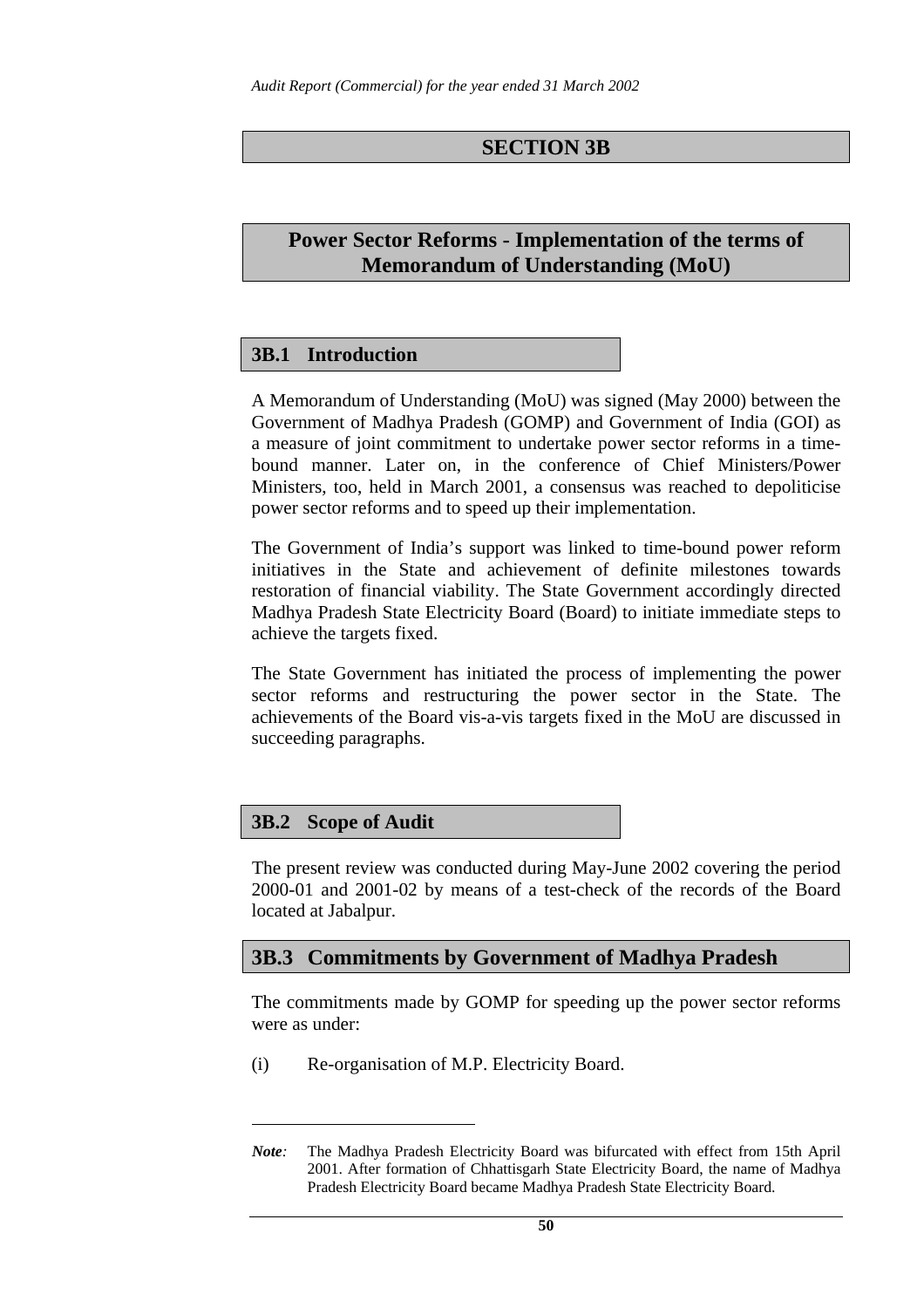(ii) Under the Rural Electrification Programme, 100 per cent electrification of villages and hamlets and extensive coverage of rural households to be achieved.

## *(iii) Energy audit*

Undertaking energy audit at all levels in order to reduce system losses in a time-bound manner, with the following milestones:

(a) Endeavour to install meters at all 11 KV feeders by June 2001 (later revised to September 2002).

(b) Endeavour to complete 100 per cent metering of all consumers by December 2002.

## *(iv) State Electricity Regulatory Commission*

State Electricity Regulatory Commission (SERC) has already been set up. The State Government would provide full support to the Commission to enable it to discharge its statutory responsibilities.

#### *(v) Rationalisation of tariffs*

The State Government should incorporate a provision in the Reform Act to the above effect so that there is a statutory mandate to reduce cross-subsidization. Government was to provide for achieving this goal in a progressive manner within a period of 5 years.

# **3B.4 Commitments from Government of India**

The support to be extended by GOI for implementation of power sector reforms in Madhya Pradesh was as under:

After signing of MoU, immediate steps for allocation of additional 100 MW from Central generating stations were to be taken and CEA<sup> $\bullet$ </sup> would make technical and commercial arrangements for supply of this power. According to Board, a 400KV line from Rourkela to Raipur was required for evacuation of surplus power from the eastern region power grid. The Powergrid<sup>\*</sup> would complete this on priority.

Powergrid and Board's successor entities were to finalise the nature of their participation for strengthening of inter-State as well as intra-State critical transmission lines.

Financial support would be extended to enable the State Government to upgrade its sub-transmission and distribution network in a phased manner.

<sup>♠</sup> *Central Electricity Authority*

*<sup>\*</sup> Power Grid Corporation of India Limited*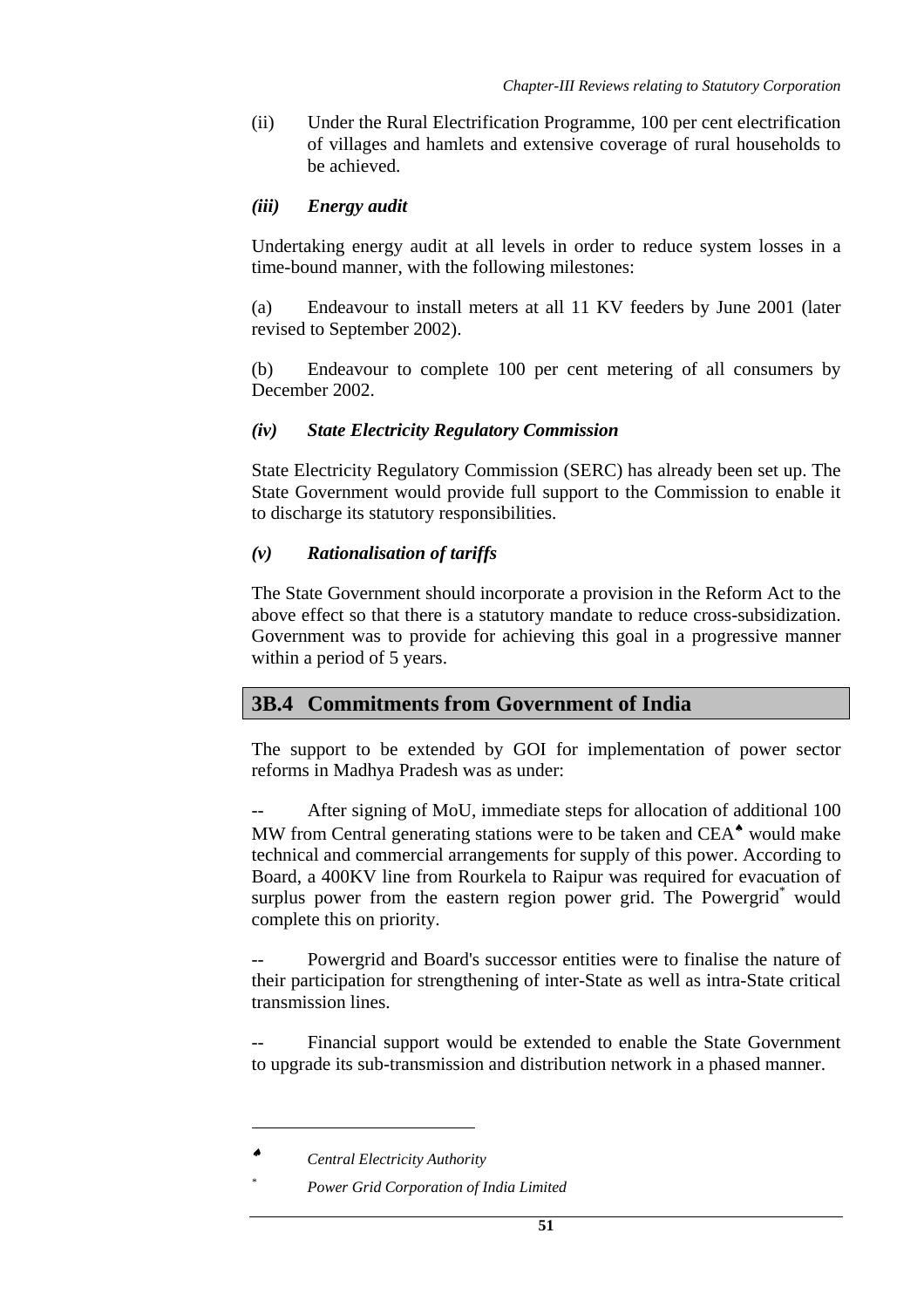Technical assistance for reduction in T&D losses including high voltage distribution system in a phased manner.

Financial assistance for executing the system loss reduction programme.

Technical and financial assistance from Central power utilities such as National Thermal Power Corporation (NTPC), National Hydro Power Corporation Ltd (NHPC), Power Finance Corporation (PFC), Power Grid Corporation of India Ltd. (PGCIL) on adoption of best commercial practices including accounting policies, was to be provided.

# **3B.5 Financing**

In recognition of Madhya Pradesh being a reforming State, Power Finance Corporation would be prepared to finance the investment needs in relaxation of normal conditions relating to exposure limit, rate of return (ROR) and debt service coverage ratio (DSCR).

Financial restructuring plans including the liabilities of Board to employees towards pension, provident fund etc. had to be made by it.

The Government of India, Ministry of Power, would assist Madhya Pradesh for raising funds for structural adjustment financing for successful completion of reforms .

The GOI will support proposals relating to additional investment in power generation in Madhya Pradesh by processing such proposals expeditiously.

The GOI was to allocate additional power from new Central sector generating stations directly to the commercially viable distribution companies in Madhya Pradesh that emerge through the reforms process and which demonstrate their capacity to pay for the power they need.

Two new hydel generating stations, namely, Indira Sagar project and Omkareshwar project were to be completed through a joint venture between the State Government and the National Hydroelectric Power Corporation (NHPC).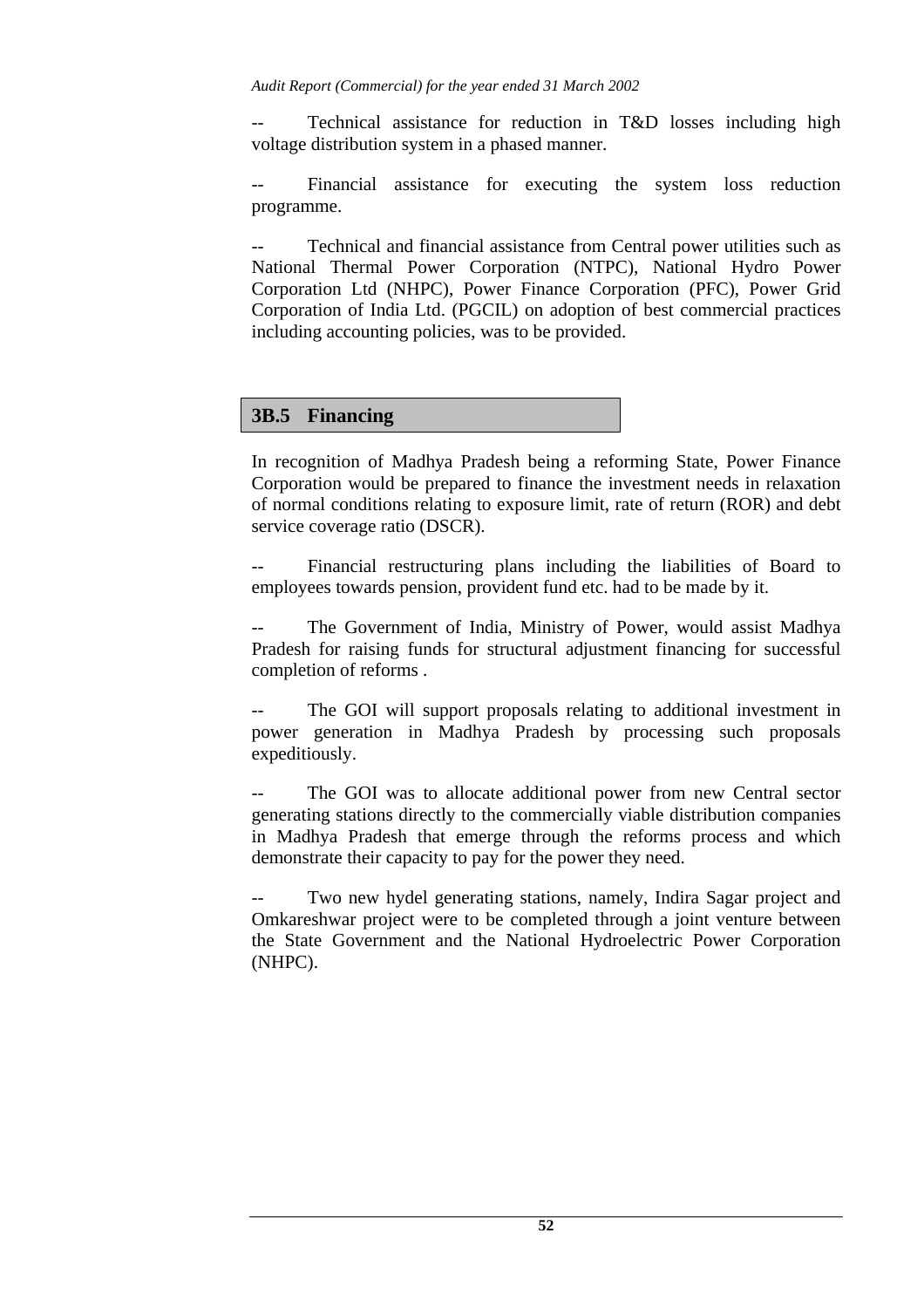#### **3B.6 Implementation of Reforms Programme**

#### *3B.6A Status of implementation by Government of Madhya Pradesh*

#### *(i) Reogranisation of Board*

As a part of the reform process, Board was unbundled into six Government Companies<sup>\*</sup> with effect from September 2000. All these companies were registered on 22 November 2001. The Government has since been requested for appointment of the Board of Directors (January 2002).

Thus, in the backdrop of the reiterations made in MoU, only registration of six companies has been undertaken in the last two years; action for their physical formation is still to be taken up. It is thus an open question whether rest of the objectives viz. providing quality power on demand to all consumers would be met by the Board (or its successor companies) and the period that would be required to do so.

#### *(ii) Rural electrification programme*

The Board did not fix any targets for rural electrification for 2000-01 and 2001-02.

Out of 51806 villages in the State, 50306 villages have been electrified up to 2001-02 (97 per cent). Thus the State is yet to achieve the target of 100 per cent electrification of villages.

#### *(iii) Energy audit*

 $\overline{a}$ 

Board had to undertake energy audit at all levels taking the sub-station as the unit as per the programme to be mutually agreed upon in order to reduce (a) technical losses and (b) commercial losses arising from theft, unauthorised hooking, tampering of metering devices and other commercial losses. As per the report submitted by a consultant assigned by the PFC, the T&D losses for the years 2000-01 and 2001-02 worked out to 48.71 per cent and 43.21 per cent respectively as against the norm of 15.5 per cent prescribed by CEA.

To curb the high incidence of T&D losses, metering of all supply points was visualized in the MoU; the work was to be completed by December 2001.

While the work of metering in respect of 132 KV sub-stations, 33KV and 11 KV feeders had been completed, 10,89,928 agricultural pumps (88.70 per cent) and 9,20,602 single point connections (47.08 per cent) were still unmetered (June 2002).

*<sup>\*</sup> 1.Madhya Pradesh Power Generating Company Limited, 2.Madhya Pradesh Power Transmission Company Limited, and 3.Madhya Pradesh Power Distribution Company Limited the last with three subsidiary distribution Companies (i) Madhya Pradesh Poorv Kshetra Distribution Company, (ii) Madhya Pradesh Madhya Kshetra Distribution Company and (iii) Madhya Pradesh Paschim Kshetra Distribution Company*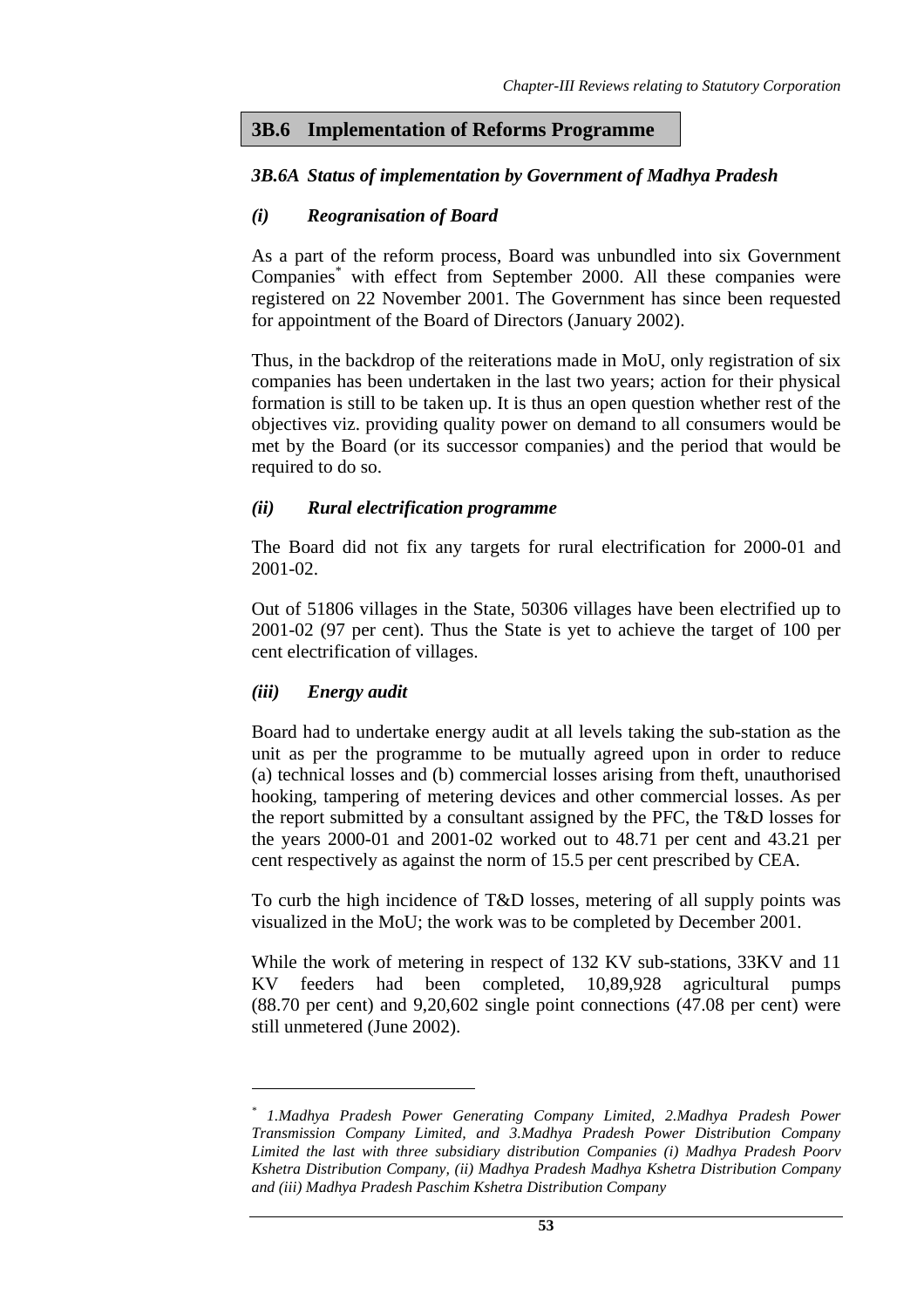It was also noticed that the Board had conducted energy audit during 2000-01 in selected circles/ divisions. At Ujjain (city division), the T&D losses noticed were as high as 57.96 per cent. It was stated by the Board that efforts were on to conduct energy audit and to analyse T&D losses at other circles / divisions too and the results were awaited.

The Board also stated (June 2002) that following measures were being taken by it to eradicate the menace of theft of energy:

- (a) Intensive checking,
- (b) Fortnightly reading of HT consumers,
- (c) Comprehensive testing of meters,
- (d) Installation of electronic meters with special features, and
- (e) Laying out insulated cable in theft prone area.

In addition to above, various incentive schemes for informants of thefts and those helping police personnel had also been introduced. The effect and results of these initiatives were still to be ascertained/ watched.

The reply of the Board is not tenable in view of fact that the T&D losses still ranged between 43.21 and 48.71 per cent during 1999-2002, with the figure for 2001-02 (43.21 per cent) being not materially different from that for 1999- 2000 (44.02 per cent). Thus the steps taken to avoid the T&D losses were ineffective.

## *(iv) Setting up of State Electricity Regulatory Commission*

The Madhya Pradesh State Electricity Regulatory Commission (MPERC) was set up by the Government in August 1998 and the Commission commenced its regular functioning from April 1999. The Commission finalised one tariff application during 2001-02 and the tariff orders issued were implemented w.e.f. 5 October 2001.

## *(v) Rationalisation of tariff*

The table below exhibits the average cost incurred by Board for supply of electricity to consumers and average realisations by it:

| Year      | cost for<br>Average<br>supply of electricity<br>(paise/unit) | Average<br>realisation<br>(paise/unit) | <b>Difference</b><br>(paise/unit) | Percentage of<br>recovery |
|-----------|--------------------------------------------------------------|----------------------------------------|-----------------------------------|---------------------------|
| 1998-99   | 241.14                                                       | 164.31                                 | 76.83                             | 68.13                     |
| 1999-2000 | 303.02                                                       | 207.51                                 | 95.51                             | 68.48                     |
| 2000-01   | 384.16 (prov)                                                | 263.62 (prov)                          | 120.54 (prov)                     | 68.62                     |

As can be seen from the above table that Board was making recovery of only 68 per cent of the cost of each unit being sold to consumers, which when compared to the 75 per cent stipulated in the MoU was lower by 7 percentage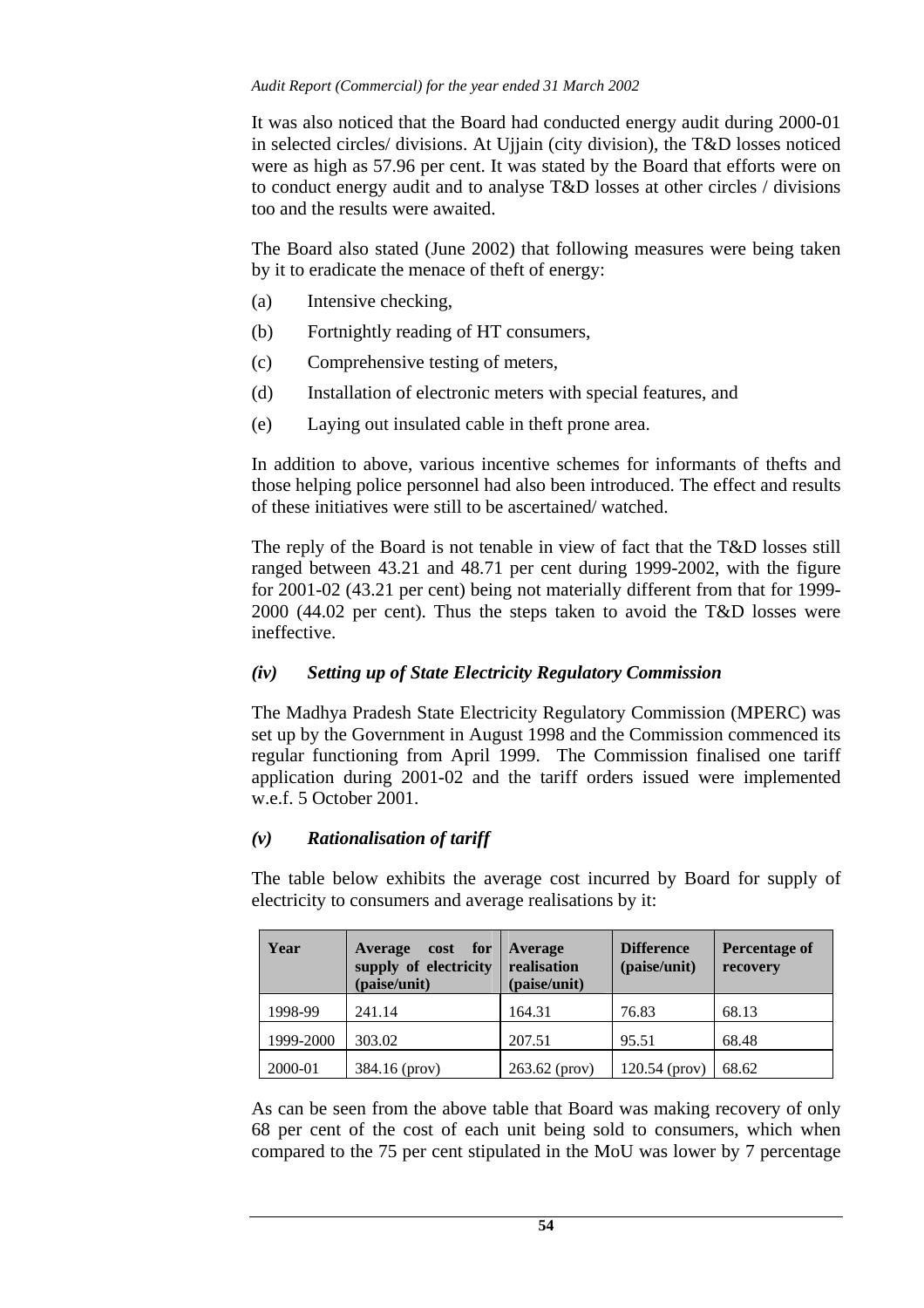points. If the T&D losses as worked out by the consultant (Descon) are considered, the percentage of recovery may drop even lower.

## *3B.6B Status of support from GOI*

The status of support extended by GOI, for implementation of power sector reforms in MP was as under:

# *(i) Supply of additional power*

There has been no progress in this regard except that the Board had taken up the matter with the State Energy Department.

# *(ii) Strengthening and improving the transmission network to enable supply of additional power*

In this regard, Powergrid Corporation and the Board were exploring the possibility of construction of Bina-Gwalior 765 / 400 KV line and Gwalior 400 KV substation. Powergrid was agreeable to construct the line. No further progress has been intimated by the Board so far (May 2002).

## *(iii) Strengthening of sub-transmission and distribution systems*

Plans have been prepared and submitted to various financial bodies like PFC, ADB etc. and the implementation schedule would be from 2002-03 to 2005-06.

## *(iv) Reduction of T&D losses*

## *(a) Technical assistance for reduction in T&D losses including high voltage distribution system in a phased manner*

The contract has been placed on University of Roorkee for development of software. The city of Bhopal was taken up for conducting these studies as pilot project. Details and data of power system network as well as unique codification of 33 KV sub-stations and 11 KV feeders and also electronic map on GIS/Autocad platform have been furnished. Software development work for 33 KV and 11 KV network is under progress.

#### *(b) Financial assistance for executing the system loss reduction programme*

A detailed system loss reduction programme has been developed and submitted to ADB.